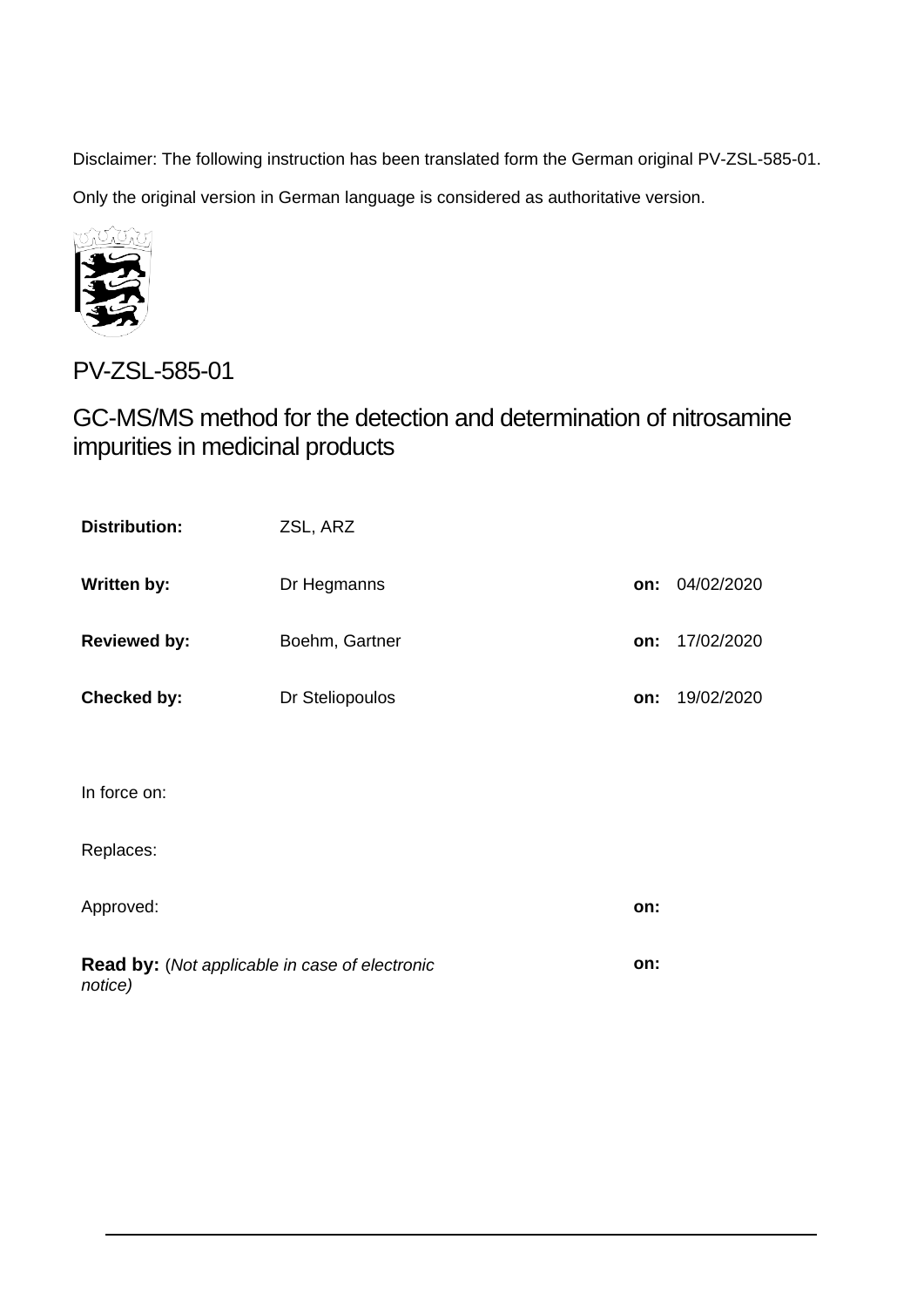# **1 Objective/scope**

This document describes a GC-MS/MS method for the detection and determination of trace amounts of the nitrosamine *N*-nitrosodimethylamine (NDMA) in solid dosage forms containing metformin and in the metformin API. It describes how to prepare the necessary stock and reference solutions as well as the samples and test solutions. The method can be extended to other nitrosamines and medicinal products if necessary.

# **2 Abbreviations**

NDMA: *N*-nitrosodimethylamine

NDEA: *N*-nitrosodiethylamine

DCM: dichloromethane

# **3 Background**

NDMA can be present as an impurity in medicinal products through contamination of the starting materials and solvents used during synthesis, as a by-product of synthesis and possibly as a degradation product of the active substance or excipients. There is a particular risk of nitrosamine formation when using N,N-dimethylformamide (DMF) and other nitrogenous solvents in the presence of a nitrosating agents such as sodium nitrite. The concentrations of nitrosamines are in ppb-ppm range. Most nitrosamines have been found to be carcinogenic in animals after oral administration and inhalation. Many *N*-nitrosamines are such potent carcinogens that even the smallest amounts can cause cancer and therefore no safe toxicological threshold can be established. NDMA is one of the most potent carcinogens and is classified in the EU as a presumed human carcinogen (category 1B).

#### **Traceability to existing standardised methods (e.g. § 64-Method, commercial kits,**   $3.1$ **official method, etc.)**

- $\boxtimes$  No suitable standardised method exists.
- $\square$  The following standardised method was significantly modified:

| Standardised method, version No. | ¨itl∈ |  |
|----------------------------------|-------|--|
|                                  |       |  |

□ Presentation changed for better readability of the SOP, the standardised method below was employed without any significant changes (any deviations from the standardised method must be clearly indicated in the text):

| Standardised method, version No. | 'itle |
|----------------------------------|-------|
|                                  |       |

# **4 Safety advice**

In addition to the usual laboratory safety rules and guidelines, the following precautions apply:

## **Workstation**

Nitrosamines are known carcinogens: use a fume cupboard and wear gloves during handling. Follow the standard safety instructions for CMR substances.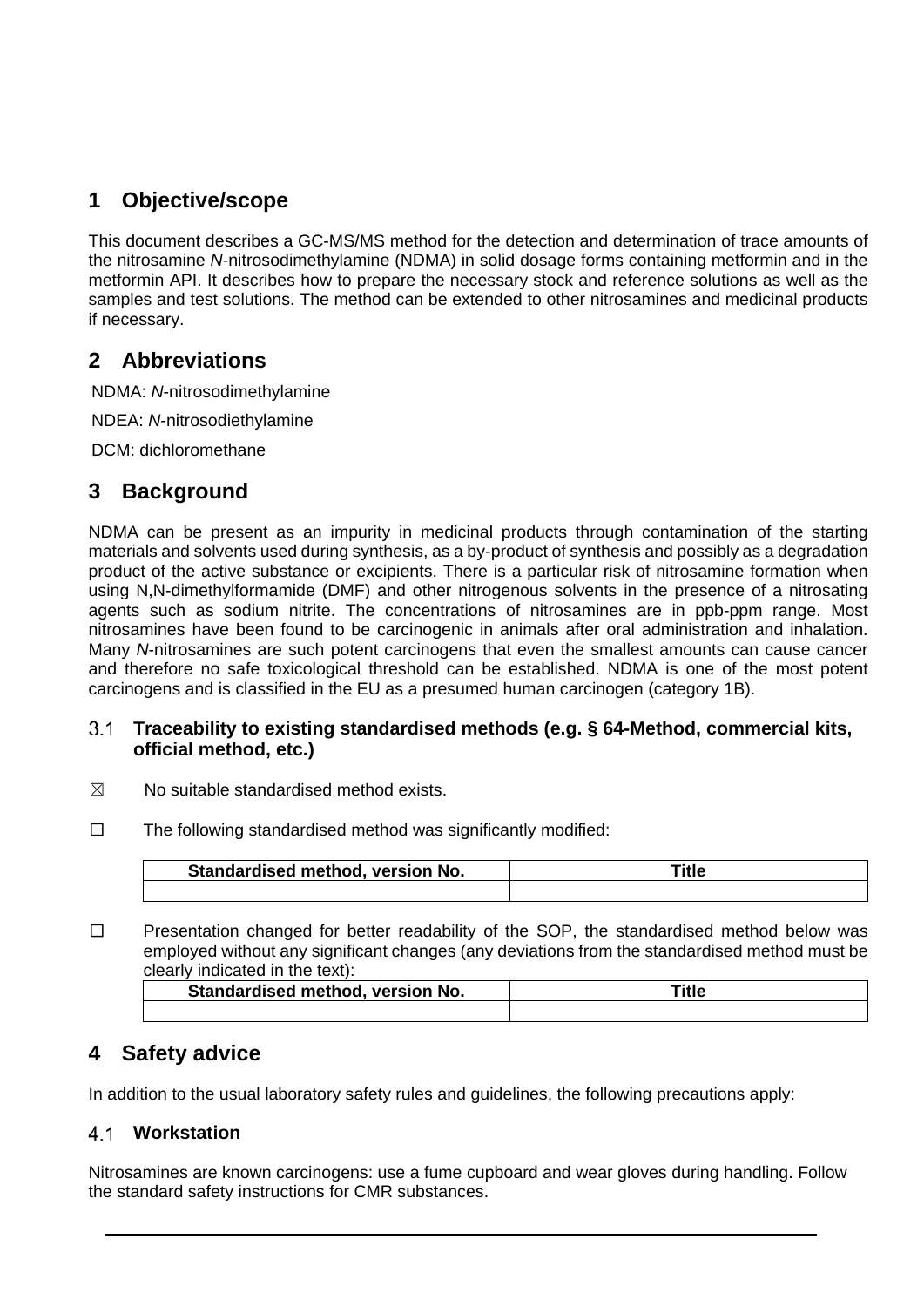# **Personal protective equipment**

### **4.2.1 Gloves**

#### **Sample processing and preparation of calibration standards**

StarGuard® Comfort disposable nitrile gloves, or equivalent. In the event of contamination, change gloves immediately.

#### **Dichloromethane handling**

Ansell™ Barrier<sup>™</sup> chemical resistant gloves, or equivalent.

#### **Substitution testing and exposure minimisation**

No substitution testing is possible. Minimising exposure: the method requires the use of nitrosamines as the reference substance. Exposure can be significantly reduced by purchasing commercial reference solutions. The risk of contamination with nitrosamines can also be reduced by purchasing "exact weight" products.

# **5 Brief description of the method**

The homogenised sample is mixed with an internal standard (NDMA- $d_6$ ). The extraction solution (dichloromethane with NDEA- $d_{10}$ ) is then added and the sample is extracted in an ultrasonic bath. The resulting solution is filtered through a membrane filter and its components are separated by gas chromatography (GC) and analysed by tandem mass spectrometry (MS/MS). NDMA is quantified according to the internal standard procedure using an isotopically labelled internal standard. Verification is done via the ion ratios of another mass transition (qualifier ion). Measurement uncertainty and recovery correction as a rule are determined by statistical analysis of the validation data.

**For determination of NDMA, the method has been validated over the working range 20-200 µg/kg of NDMA in the matrix (medicinal product and API). Determination of measurement uncertainty and recovery is based on the validation data.**

# **6 Chemicals/Materials**

#### **Reference materials**

| CMR / Toxic | Substance              | Abbreviation | CAS registry No. | LIMS ref. No. |
|-------------|------------------------|--------------|------------------|---------------|
|             | N-nitrosodimethylamine | NDMA         | 62-75-9          | 6782          |

#### **Internal standards**

| CMR / Toxic | Substance                                  | Abbreviation | CAS registry No. | LIMS ref. No. |
|-------------|--------------------------------------------|--------------|------------------|---------------|
| X.          | $N$ -nitrosodimethyl-d $_6$ -amine         | NDMA-d6      | 17829-05-9       | 6784          |
| X           | $N$ -nitrosodiethyl-d <sub>10</sub> -amine | NDEA-d10     | 1219794-54-3     | 6795          |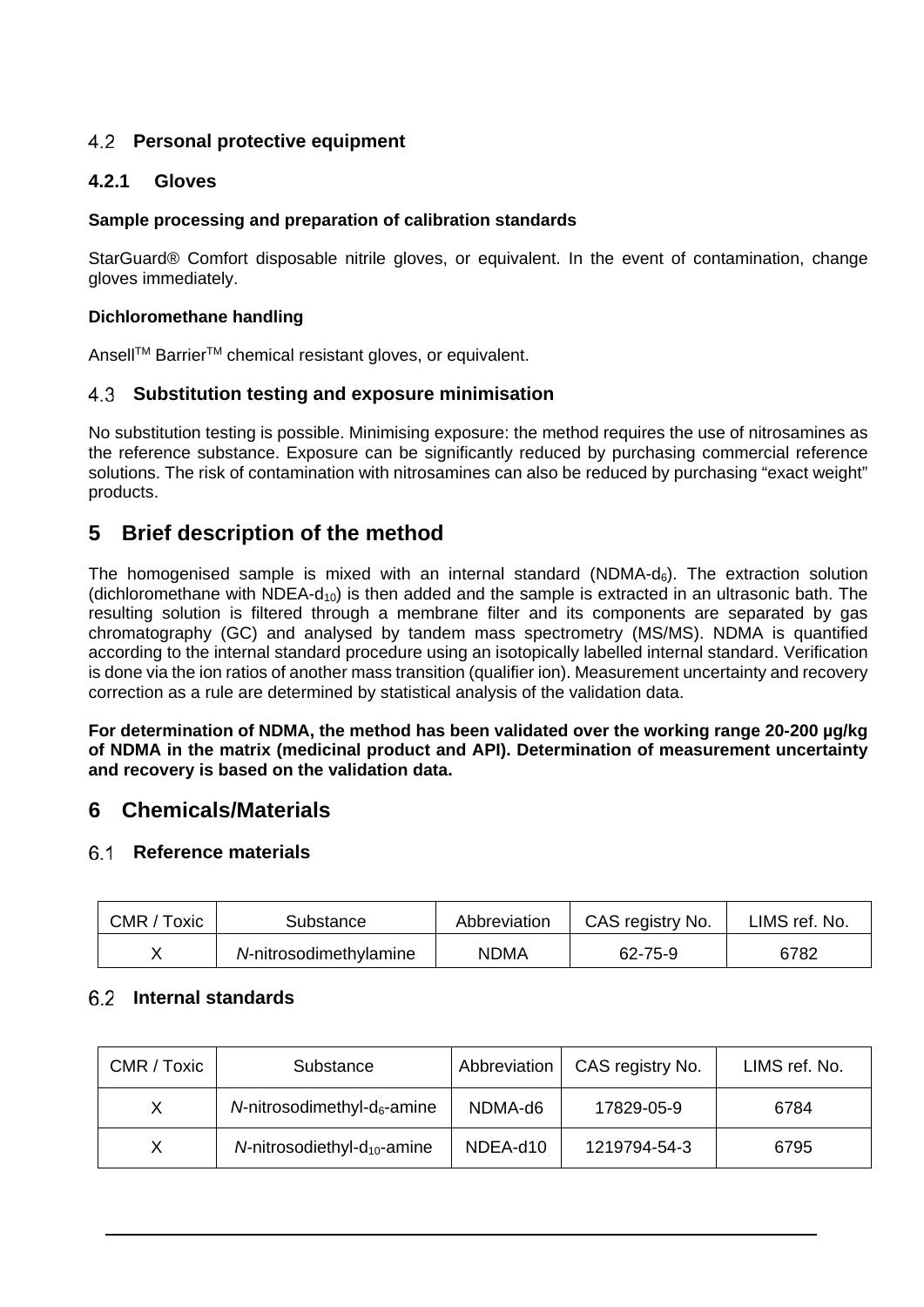# **Chemicals**

| CMR / Toxic | Substance       | Abbreviation | CAS registry No. | LIMS Ref. No. |
|-------------|-----------------|--------------|------------------|---------------|
|             | Dichloromethane | DCM          | 75-09-2          | 2674          |

# **7 Equipment/system**

# **GC-MS/MS**

- Autosampler (CTC Combi PAL, or equivalent)
- Gas chromatograph coupled with a tandem mass spectrometer with an EI source (Agilent 7890B gas chromatography system with Agilent MSD 5977A and Evolution 3 MS/MS upgrade, or equivalent)
- Gas chromatography column: Rtx-624Sil MS, 60 m, 0.32 mm inner diameter, 1.8µm film thickness

## **Laboratory equipment and consumables**

- Conical bottom GC vials
- Glass beads (0.25 0.5 mm diameter, Roth Art. A553.1, or equivalent)
- Syringe filter, 0.45 µm pore size (Acrodisc 13 mm; Waters GHP Minispike WAT200830, or equivalent)
- Analytical balance with 0.01 mg resolution
- Vortex mixer
- Ultrasound bath
- 15 ml polypropylene centrifuge tubes (Sarstedt 62.55.009;"Ausgabetisch", or equivalent)
- 1 ml disposable syringes (Wicom 7301999-A, or equivalent)
- Disposable cannulas, 0.9 x 40 mm (Wicom cannulas 0.9x40mmWIC7303000, or equivalent)
- Standard laboratory equipment

# **8 Procedure / calibration**

#### **Solutions**

#### **8.1.1 Solution stability/storage**

| <b>Solution</b>               | <b>Storage</b>          | <b>Stability</b>                            |
|-------------------------------|-------------------------|---------------------------------------------|
| <b>Stock solutions</b>        | Refrigerator            | According to manufacturer's<br>instructions |
| Intermediate dilution         | Refrigerator            | 6 months                                    |
| Internal standard solution    | Refrigerator            | 6 months                                    |
| Calibration standard solution | Portioned, refrigerator | 4 weeks                                     |

The working solutions are checked regularly during the analysis by injecting a control. If any signs of degradation or contamination are detected, new solutions must be prepared. NDMA degrades during storage, especially when exposed to light. The samples and solutions must therefore be stored protected from light.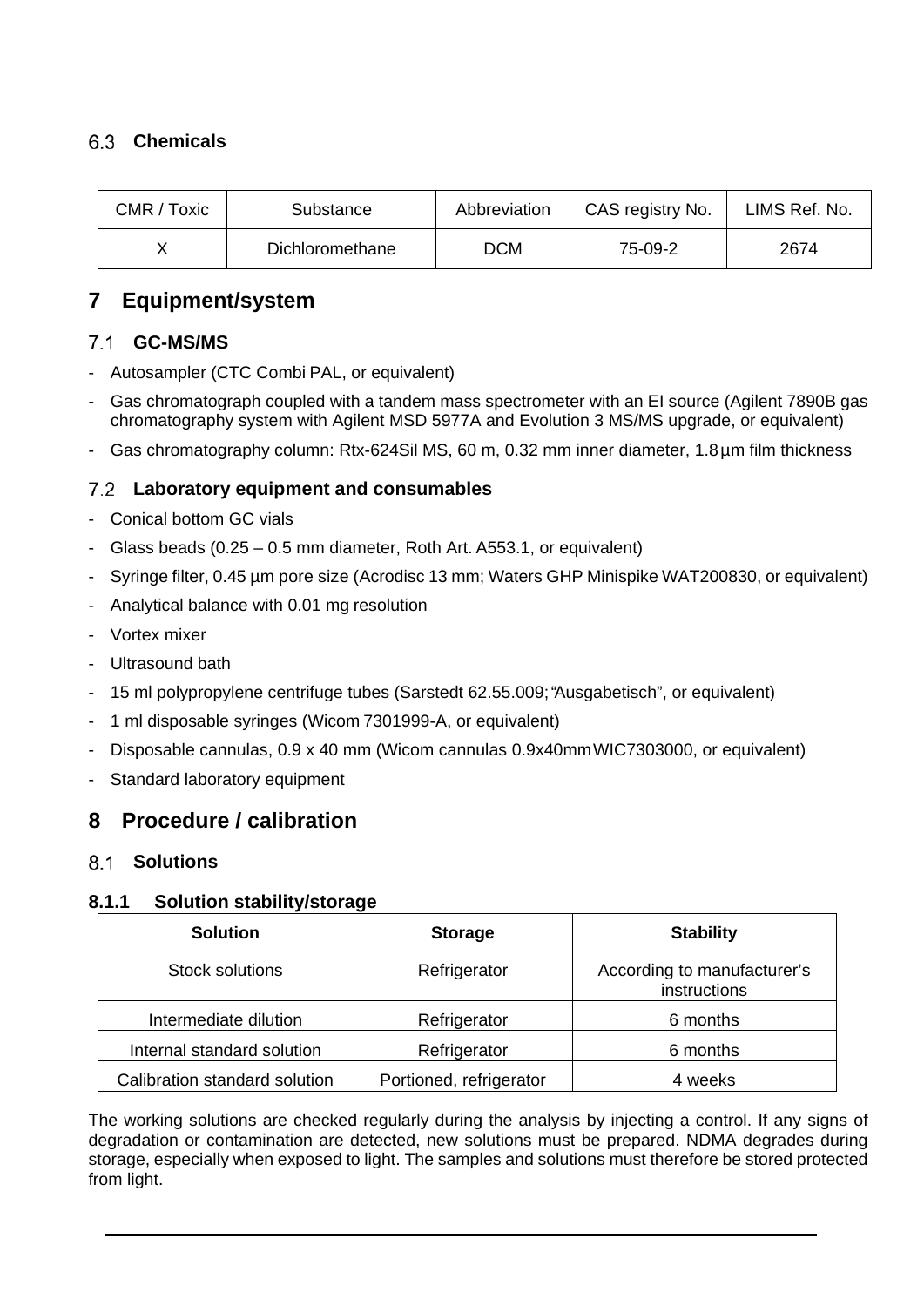# **8.1.2 NDMA stock solution**

For example, 5000 µg/mL solution of NDMA in methanol, ideally purchased as a ready-to-use reference solution.

### **8.1.3 Intermediate dilution**

#### **Preparation of NDMA intermediate dilution (10 µg/mL NDMA)**

In a 10 mL volumetric flask, introduce about 2-3 mL of methanol and add 20 µL of NDMA stock solution. Rinse with methanol, equilibrate the temperature to 20 °C and dilute to volume with the same solvent.

#### **8.1.4 Internal standards**

#### **Stock solutions**

NDMA-d6: about 10 mg diluted to 10 mL with **MeOH** (c=1000 µg/mL)

NDEA-d10: about 10 mg diluted to 10 mL with **MeOH** (c=1000 µg/mL)

#### **Intermediate dilutions (NDMA-d6 and NDEA-d10 intermediate dilutions)**

50 µL of the corresponding stock solution diluted to 5 ml with MeOH (c=10 µg/mL)

#### **Internal standard solution**

250 µL of the NDMA-d6 intermediate dilution diluted to 5 ml with **ultrapure H2O** (c=25 ng/50µL)

### **8.1.5 Preparation of the extraction solution**

Example for the preparation of the extraction solution:

#### **Extraction solution in dichloromethane**

|                                                             | $NDEA-d_{10}$ |
|-------------------------------------------------------------|---------------|
| NDEA- $d_{10}$ intermediate dilution 10000 ng/mL [ $\mu$ L] | 250           |
| Total volume $[mL] CH2Cl2$                                  | 100           |
| $NDEA-d_{10}$ content $[ng/mL]$                             | 25            |

## **8.1.6 Calibration solutions and blank solution**

An example for the preparation of the calibration standards and the blank solution from the intermediate dilutions is given below.

#### **Calibration solutions**

For example, 5 µL of the NDMA intermediate dilution diluted to 10 mL with **dichloromethane**  $(c= 5 \text{ ng/mL}).$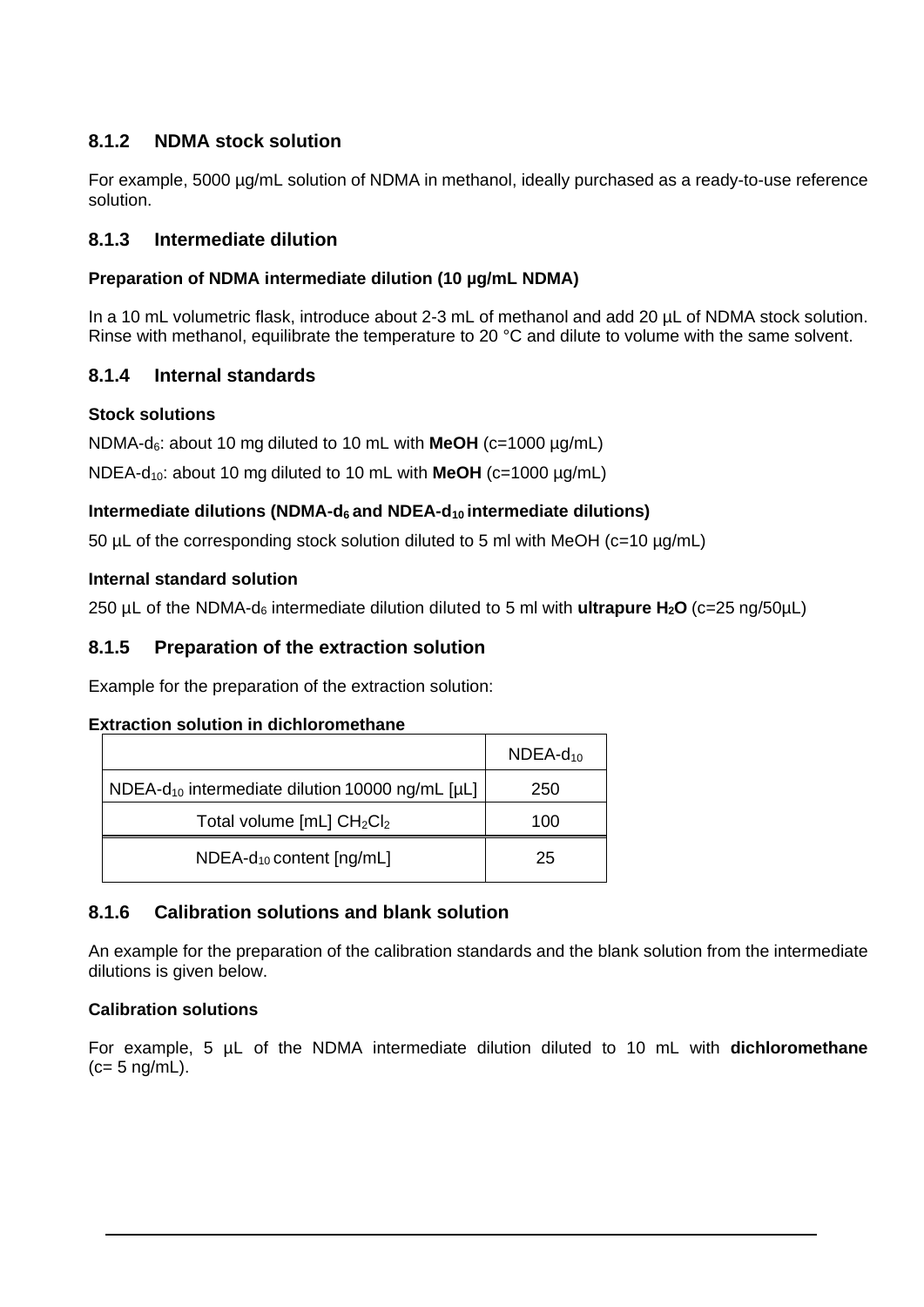|                                       | CAL <sub>0</sub> | CAL <sub>1</sub> | CAL <sub>2</sub> | $ $ CAL 3 | CAL <sub>4</sub> | CAL <sub>5</sub> | CAL 6 |
|---------------------------------------|------------------|------------------|------------------|-----------|------------------|------------------|-------|
| NDMA 10000 ng/mL [µL]                 |                  | 5                | 5                | 10        | 25               | 50               | 75    |
| NDEA 10000 ng/mL [µL]                 |                  | 5                | 5                | 10        | 25               | 50               | 75    |
| NDMA- $d_6$ 10000 ng/mL [µL]          | 25               | 62.5             | 25               | 25        | 25               | 25               | 25    |
| NDEA-d <sub>10</sub> 10000 ng/mL [µL] | 25               | 62.5             | 25               | 25        | 25               | 25               | 25    |
| Total volume $[mL] CH2Cl2$            | 10               | 25               | 10               | 10        | 10               | 10               | 10    |
| NDMA content [ng/mL]                  |                  | 2                | 5                | 10        | 25               | 50               | 75    |
| NDMA [ng/mL]                          |                  | 2                | 5                | 10        | 25               | 50               | 75    |
| $NDMA-d6 content [ng/mL]$             | 25               | 25               | 25               | 25        | 25               | 25               | 25    |
| $NDEA-d_{10}$ content $[nq/mL]$       | 25               | 25               | 25               | 25        | 25               | 25               | 25    |

#### **Calibration solutions in dichloromethane**

## **Controls**

### <span id="page-5-0"></span>**8.2.1 Control blank**

All equipment and solutions used must be checked to ensure that they are free of interferences. This is performed through analysis of a control blank prepared as described under 8.2.3 for the sample using the same solutions (including the internal standard solution) and the same equipment (except sample weighing) and introducing the solution into a vial for subsequent measurement.

## <span id="page-5-1"></span>**8.2.2 Control**

A medicinal product spiked with NDMA and prepared as described in section 8.2.3 below (1 weighing) is used as a control.

#### **8.2.3 Sample preparation for medicinal products and APIs (including the control) – direct extraction**

- $\triangleright$  weigh out about 0.5 g of glass beads in a polypropylene centrifuge tube;
- ► crush and homogenise typically 10 tablets (minimum 5);

► weigh **400 mg** of the homogenised sample (medicinal product or API) in the centrifuge tube with the glass beads and record the weight to within 0.1 mg;

- ► add 50 µL of the internal standard solution;
- $\blacktriangleright$  close the tube and shake:
- ► add 1000 µL of the extraction solution;
- ► vortex to suspend and then **sonicate for 10 min**;
- ► ultracentrifuge the solution then filter through a membrane filter into a vial.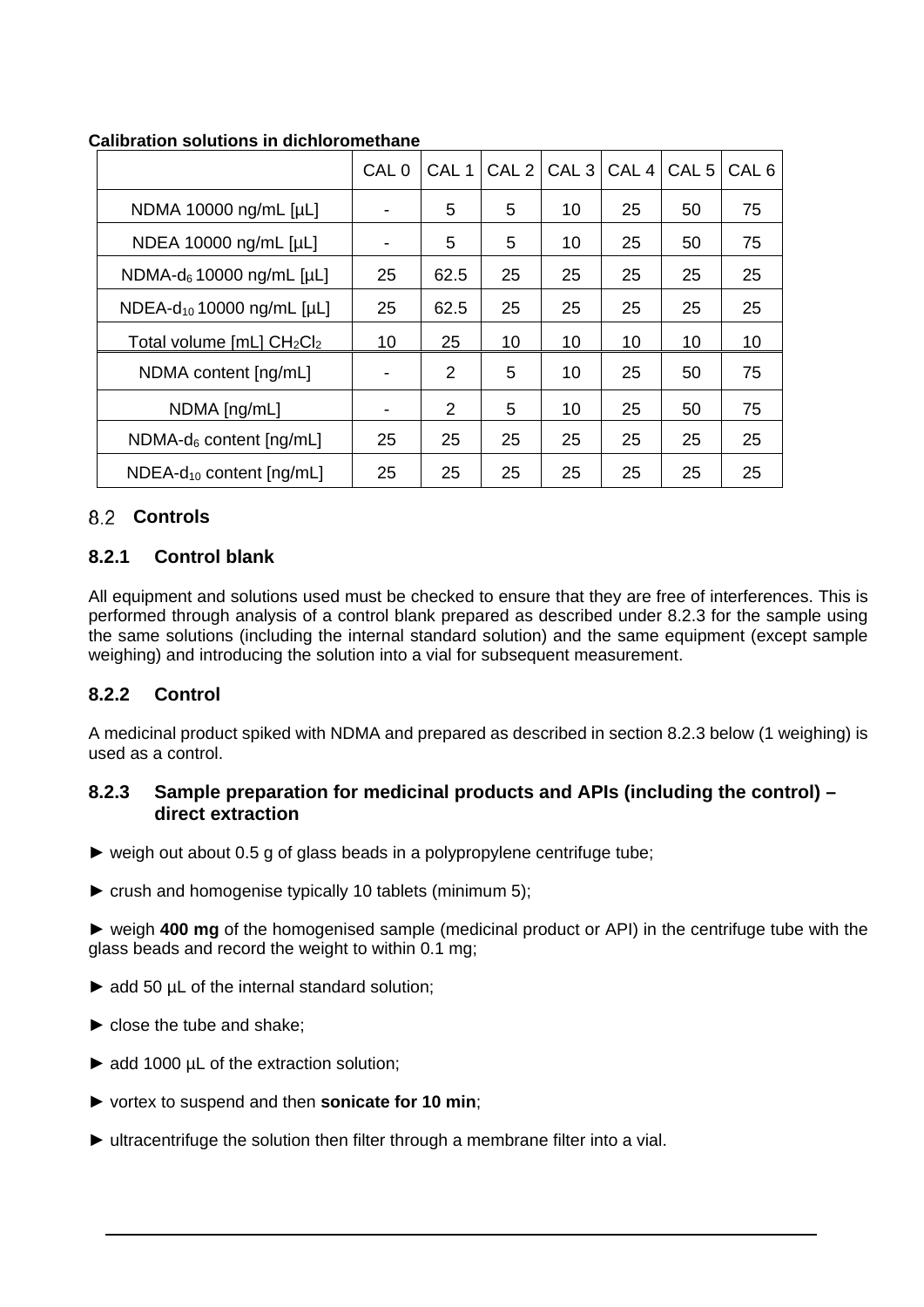### **GC-MS/MS determination**

The GC-MS/MS quantitative determination is carried out according to a documented instrumental test method file (e.g. "Nitrosamine.m").

The parameters shown below are the standard settings for this method. The actual operating conditions applied are to be recorded (including details of the column used).

*Injection conditions-conditions:* see actual method, e.g.:

| Injection mode:       | pulsed injection (splitless) |
|-----------------------|------------------------------|
| Injection volume:     | $3 \mu L$                    |
| Pressure:             | 40 psi for 1.5 min           |
| Purge Flow:           | $60$ mL/min at 1.5 min       |
| Temperature:          | 250 °C                       |
| Gas Saver:            | 20 mL/min as of 3 min        |
| Injection speed:      | $50 \mu L/s$                 |
| Pre-injection delay:  | 500 ms                       |
| Post-injection delay: | $500 \text{ ms}$             |
| GC run time:          | 36 min                       |

#### **GC-MS conditions** see actual operating conditions

| Column                | see actual column description (e.g. Rtx-624Sil MS, 60 m,<br>internal diameter $0.32$ mm, film thickness $1.8 \mu m$ )       |
|-----------------------|-----------------------------------------------------------------------------------------------------------------------------|
| Column pressure       | see actual conditions (e.g. 7.1 psi)                                                                                        |
| Temperature programme | see actual conditions (e.g. 40 $^{\circ}$ C / 1 min.- to 160 $^{\circ}$ C at<br>6 °C/min., to 240 °C at 15 °C/min / 10 min) |
| Solvent delay         | 14 min (end of recording after 24 min)                                                                                      |
| MS coupling           | direct, see actual method                                                                                                   |
| Ionisation            | 70 eV                                                                                                                       |

#### 8.4 Injection sequence

The following injection sequence should be applied:

- Blank + internal standard (CAL 0)
- Calibration standard + internal standard
- Control blank as described in [8.2.1](#page-5-0)
- Sample (once or twice)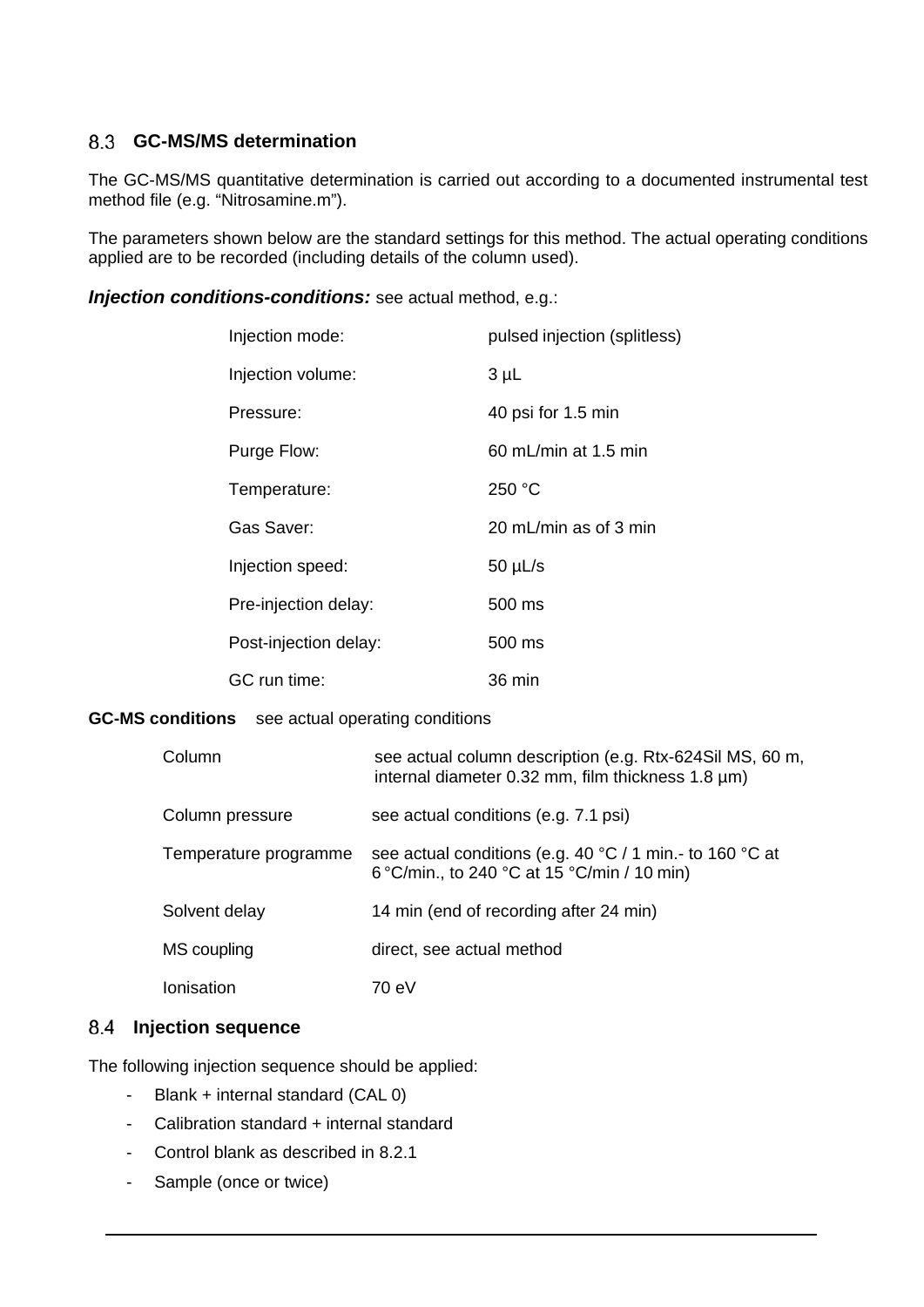- After every 10 samples, control blank as described in [8.2.1](#page-5-0)
- Control as described in [8.2.2](#page-5-1)
- End with blank  $+$  internal standard (CAL 0) and partial calibration

#### **Sequence length approx. 30 injections since longer run times have been shown to cause an increase in measurement fluctuations.**

#### **Ionisation and fragmentation conditions**

The mass spectrometer settings may vary depending on the instrument used and the status of the instrument. Optimised settings are given below as a guide. The actual settings are to be recorded with the corresponding sequence data.

#### **MRM mode**

| <b>Name</b>   | <b>RT</b><br>[min] | <b>Mass to charge ratio</b><br>[m/z] | <b>Collision energy</b><br>[V] | <b>Resolution</b> |
|---------------|--------------------|--------------------------------------|--------------------------------|-------------------|
| <b>NDMA</b>   | 15.54              | 74 / 44*                             | 5                              | 1.5               |
|               |                    | 74 / 42                              | 11                             | 1.5               |
| $NDMA-d_6$    | 15.46              | $80/50*$                             | 5                              | 1.5               |
|               |                    | 80/46                                | 12                             | 1.5               |
| $NDEA-d_{10}$ | 20.35              | $112/94*$                            | 5                              | 1.5               |
|               |                    | 112/64                               | 9                              | 1.5               |

 $*$  = Quantifier ion (in case of interference, another m/z ratio can be used).

# **9 Quality control during analysis**

#### **Use of controls**

A control is included in each injection series. The control chart is stored electronically at the following address:

#### L:\Abt.1\ZSL-GC-MS\Kontrollkarten (internal reference)

A medicinal product spiked with NDMA and prepared as described under [8.2.2](#page-5-1) is used as the control. If the limits described in the control chart are exceeded, inform the study director.

## **10 Evaluation**

#### **Interpretation of the results**

#### **10.1.1 General**

The evaluation is performed according to the internal standard method by integrating the peaks of the relevant mass traces and using external calibration.

For a result to be positive, the retention time, the mass transfers of the quantifier and qualifier ion as well as the corresponding intensity ratios must comply with the predefined specifications when compared with a standard solution in the medium calibration range. These values must be updated according to selected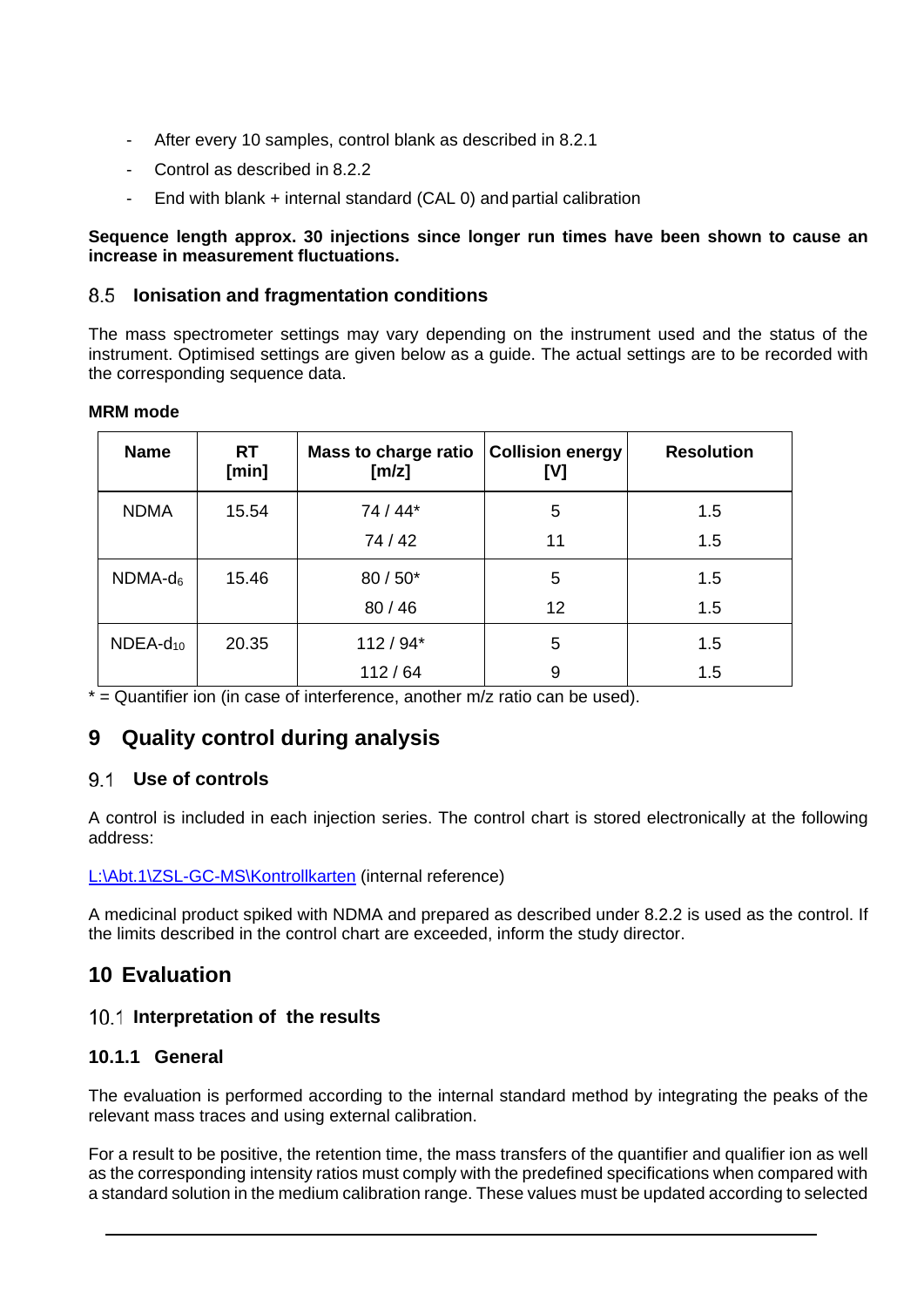calibration solution before starting the result evaluation.

### **10.1.2 Calibration**

All calibration points from 2 mg/mL are typically included in the evaluation.

In the "MassHunter" software, select the linear regression model, with the parameter "ignore origin" and without weighting.

### **10.1.3 Confirmation**

At least a second MRM analysis is carried out to confirm the results with a qualifier ion. The relative intensity of the qualifier ion with reference to the quantifier ion is determined from the calibration data and verified in the samples (the software determines the intensity ratios and gives the "qualifier ratio").

The maximum tolerance for the relative ion intensity is as follows:

#### **Deviation ± 20% (qualifier ratio)**

Inform the study director if any deviations are found to be outside these limits. The study director will decide whether the identity of the analyte is confirmed.

#### **Calculation of NDMA content**

#### **10.2.1 Calculation of the uncorrected sample content**

The following data is required for the content to be correctly calculated in the report:

The concentration of the calibration standards must be given in ng/mL. The software then performs the "Calc. Conc" in ng/mL.

Dilution = dilution factor/mass of the sample (e.g. in case of 400 mg, extracted with 1 mL of DCM = 2.5)

The method converts the "Calc. Conc" (ng/mL) into NDMA content using the dilution factor according to the following formula (in µg/kg, not corrected for recovery):

| $NDMA \left[\mu g / kg\right] = X \times D$ | $X = ng NDMA$ per mL of test solution                                         |
|---------------------------------------------|-------------------------------------------------------------------------------|
|                                             | $D =$ factor calculated from the weighed sample mass in<br>g and the dilution |

#### **10.2.2 Calculation of measurement uncertainty**

Measurement uncertainty is calculated using characteristic data sheet 1. Relative measurement uncertainty is recorded in LIMS.

#### **10.2.3 Data entry in LIMS**

The results for the determination of nitrosamine in the matrix are given as the individual results for the samples, not corrected for recovery, and the calculated relative measurement uncertainty. The date of measurement is recorded in LIMS allowing the raw data to be traced back.